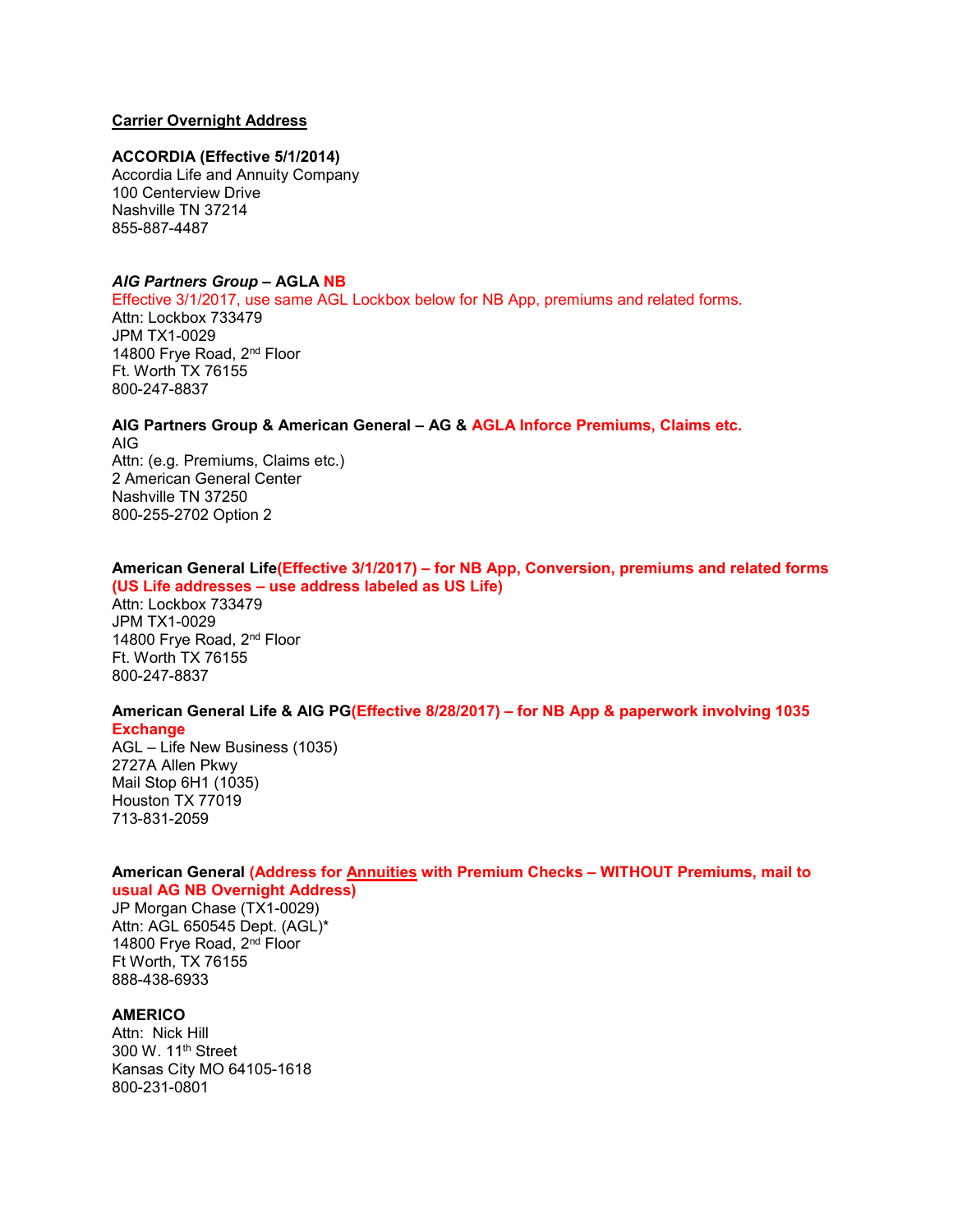## **Allianz**

5701 Golden Hills Dr. Minneapolis, MN 55416-1297 800.950-5872

#### **American National - Mail Processing Center**

Life New Business/Attention LNB 3297 1949 E Sunshine St. Springfield MO 65899-3297 800-899-6802

## **Bankers Life Insurance Company of New York**

65 Froehlich Farm Blvd. Woodbury NY 11797-2933 800-252-4467

## **Banner Life/William Penn**

NB Submission 3275 Bennett Creek Avenue Frederick, MD 21704 800-638-8428

## **Brighthouse / MetLife Shared Services**

Life New Business 18210 Crane Nest Drive 5th Floor Tampa FL 33647 877-638--411

## **CreativeOne**

11460 Tomahawk Creek Pkwy Suite 200 Leawood KS 66211 844-992-5678

#### **Equitable (AXA)**

8501 IBM Drive, Suite 150 Charlotte NC 28262 800-924-6669

#### **Genworth Financial**

Attn: New Business Department 3100 Albert Lankford Drive Lynchburg, VA 24501 888.445.3201

#### **Hartford Premiums**

CSC Attn: Prudential Document Management 100 Centerview Drive Suite 100 Nashville, TN 37214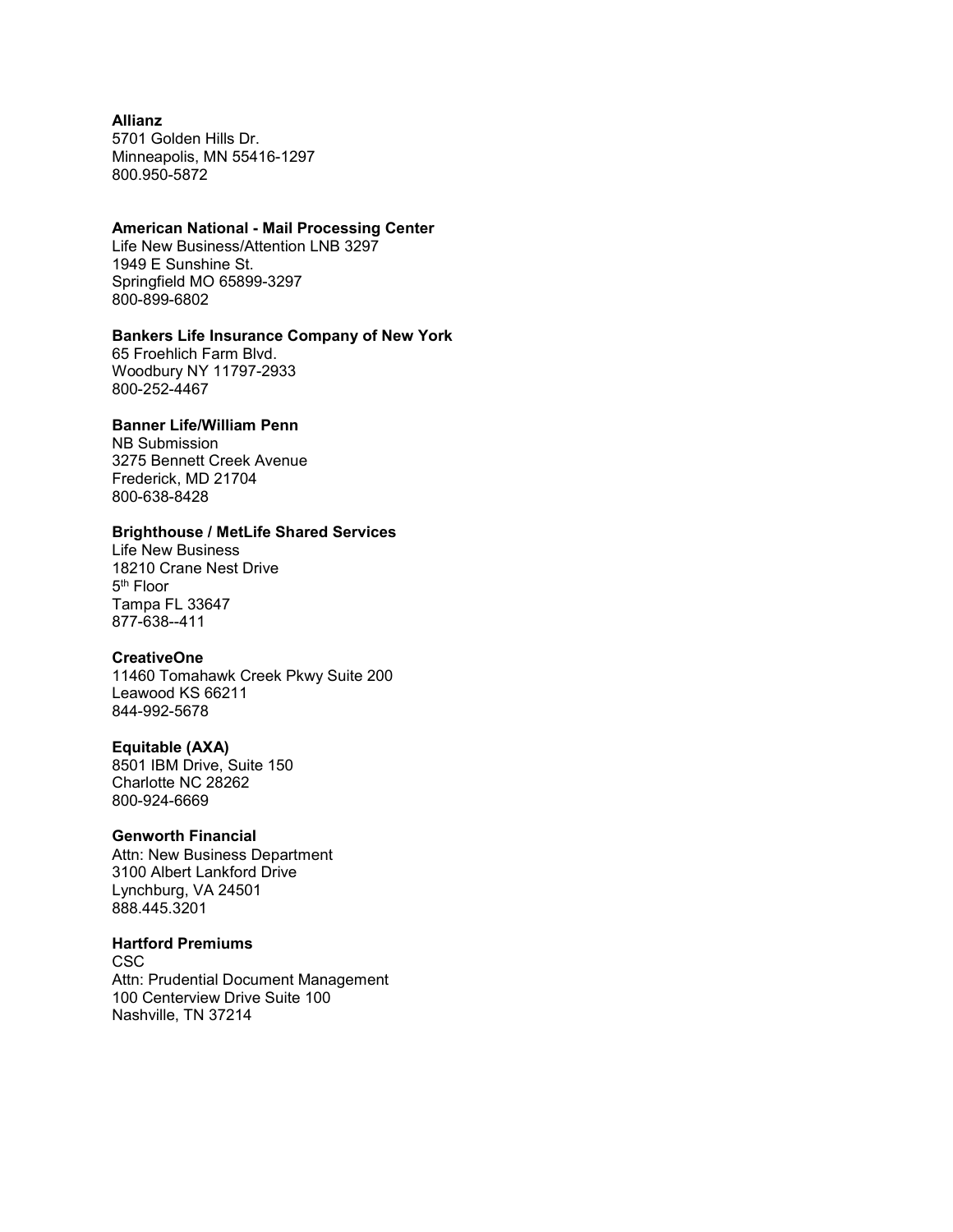## **John Hancock Life Insurance Company**

Life New Business Department 410 University Ave Suite 55765 Westwood MA 02090 800-505-9427

#### **John Hancock Life Insurance Company**

Customer Service/Inforce Business 197 Clarendon Street Boston MA 02116 800-387-2747

#### **LBL Policyholder Services**

1275 Sandusky Road Jacksonville IL 62650 844-768-6777

#### **Lincoln Financial Group**

NFP Exclusive Team/New Business 100 N.Greene Street Greensboro NC 27401 800-258-3648

# **Lincoln Financial Group- Inforce Premium Payments**

100 N.Greene Street Greensboro NC 27401 800-258-3648

#### **Lincoln Annuities**

Lincoln Financial Group Individual Annuity Operations 1300 South Clinton Street Fort Wayne, IN 46802-3506 888-916-4900

## **LTCI Partners, LLC**

100 N. Field Drive Suite 310 Lake Forest IL 60045 800-245-8108

c/o FifthAvenue Financial c/o FifthAvenue Financial<br>Attn: Kimberly Oliver Attn: Kimberly Oliver Attn: Kimberly Oliver Attn: Kimberly Oliver<br>530 Fifth Ave, 12<sup>th</sup> Floor 90 Park Ave, 18<sup>th</sup> Floor 530 Fifth Ave, 12<sup>th</sup> Floor 90 Park Ave, 18<sup>th</sup> Flo<br>New York NY 10036 New York NY 10016 New York NY 10036 New York NY<br>212-536-6169 212-536-6030 212-536-6169

## **Mass Mutual New Address as of 2/18/2020**

## **Minnesota Life/Securian Life**

Individual Life New Business A3-5859 400 Robert Street North St. Paul, MN 55101-2098 866-284-6584, Option 7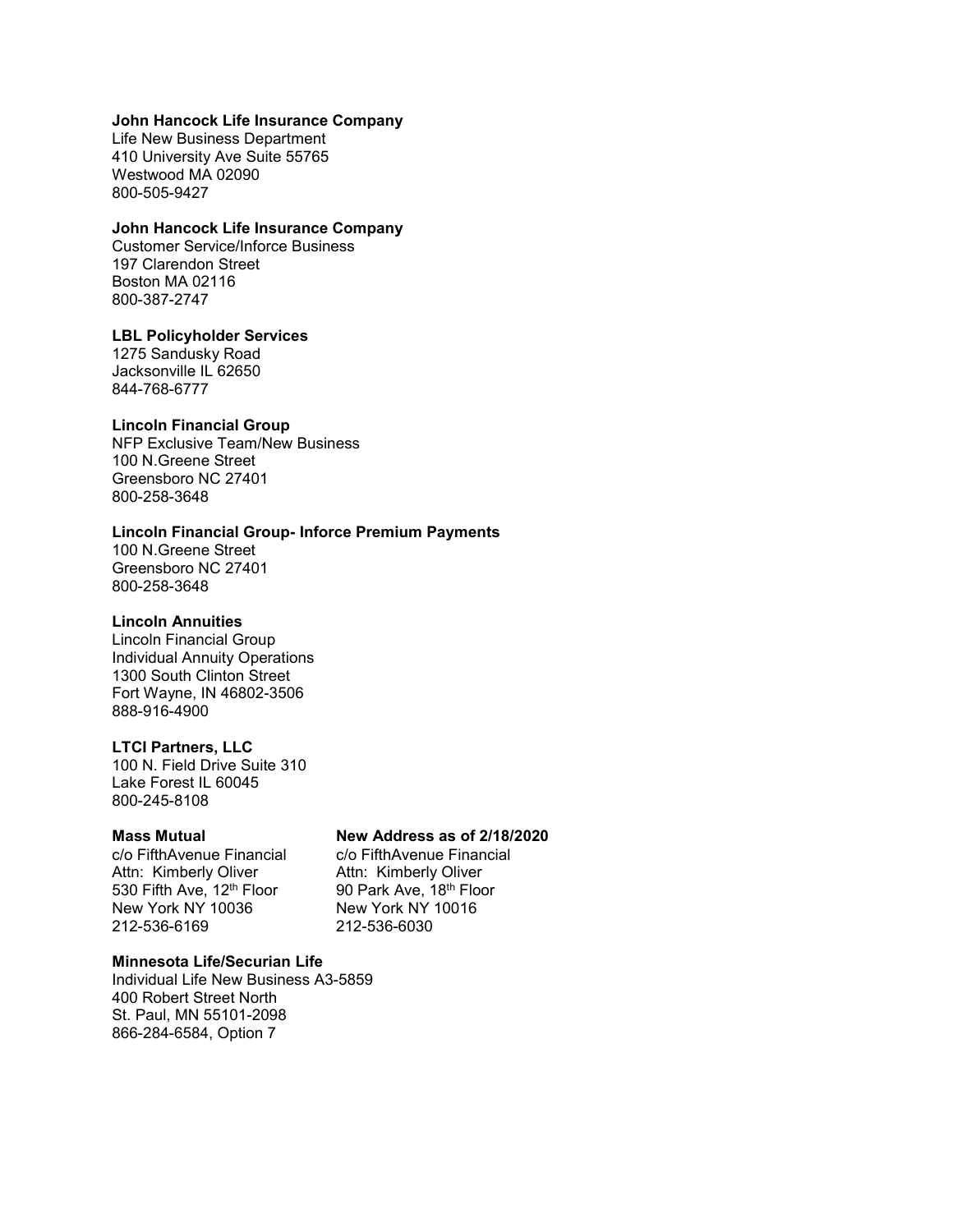# **National Life**

New Business Department One National Life Drive Montpelier VT 05604 800-906-3310

#### **Nationwide**

3400 Southpark Place Ste A DSPF-D4 Grove City Ohio 43123-4856 888-767-7373

## **Nassau Re (Previously Phoenix)**

430 W 7th St Suite 219361 Kansas City, MO 64105-1407

## **New York Life**

New Business Dept 11400 Tomahawk Creek Prkwy Leawood, KS 66211-2681 888.685.4748

## **North American Company**

New Business/Underwriting Services Team One Sammons Plaza Sioux Falls SD 57193 877 872-0757 x32039

# **Pacific Life – Lynchburg Operations**

6750 Mercy Road, Ste B Omaha NE 68106 800-347-7787

#### **Penn Mutual Life Insurance Company (applications with checks)**

ATTN: NFP 600 Dresher Road Horsham, PA 19044 215-956-8599

## **Pac Life Lynchburg**

## **Overnight Mail**

Pacific Life Insurance Company – Lynchburg Operations 6750 Mercy Rd, Ste B Omaha, NE 68106

# **New Business**

Regular Mail: Pacific Life Insurance Company – Lynchburg Operations PO Box 2869 Omaha, NE 68103-2869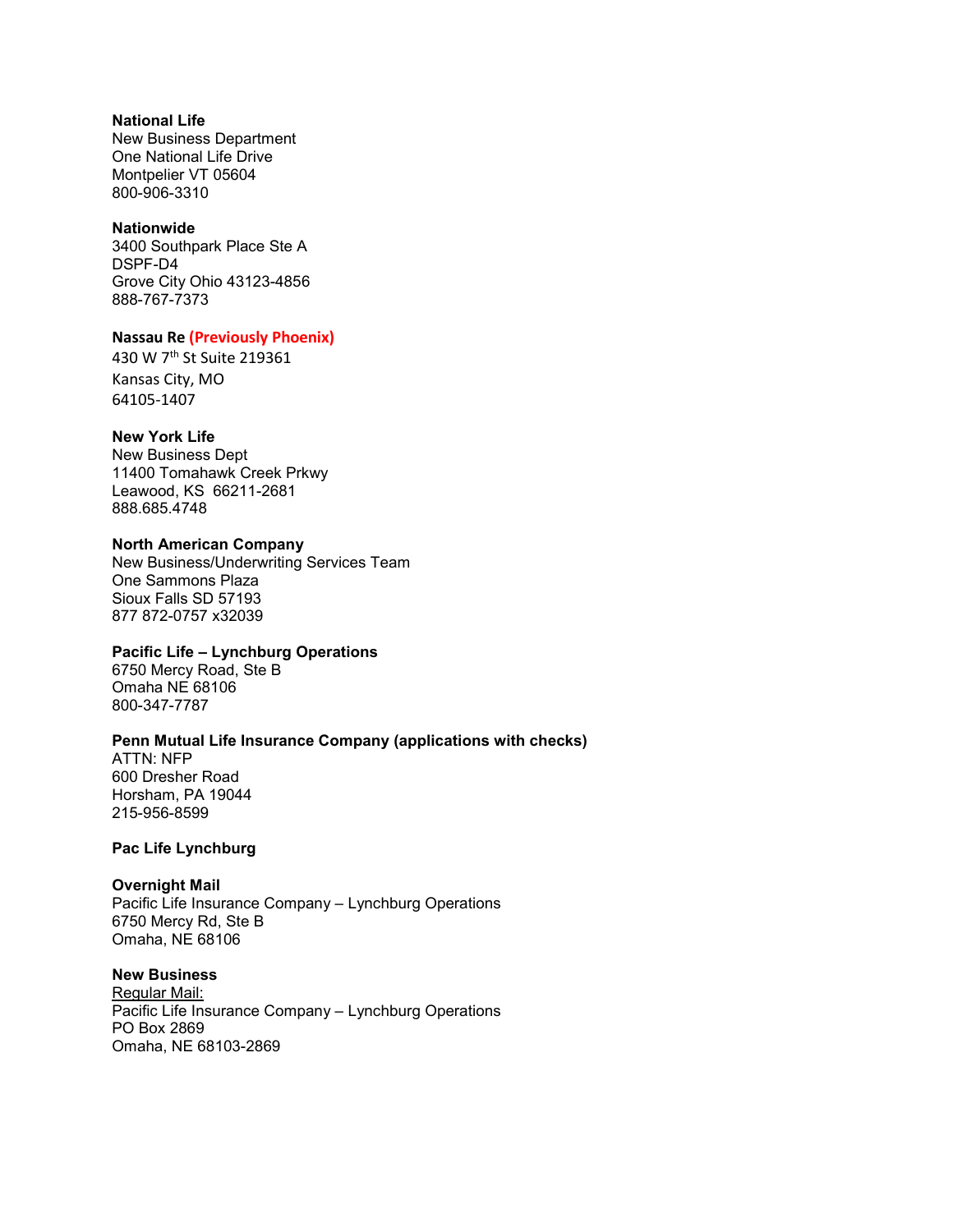## **Customer Service**

Regular Mail: Pacific Life Insurance Company – Lynchburg Operations PO Box 2873 Omaha, NE 68103-2873

## **Licensing & Commissions**

Regular Mail: Pacific Life Insurance Company – Lynchburg Operations PO Box 2375 Omaha, NE 68103-2375

# **Principal Financial Group (Life NB, Life POS, and Disability Income Dept.)**

Attn: IDPC 711 High Street Des Moines, IA 50392 515-247-6708

#### **Protective Life**

NFP UW & Case Management Team 2801 Highway 280 South Birmingham, AL 35223 800.265.1545

## **Prudential Financial (NB Checks)**

Attn: Life New Business 1600 Malone Street Suite DTY Millville, NJ 08332 888-873-9778

## **Prudential – NCPO (Original 1035 paperwork)**

Attn: 1035 Exchange Team 13001 County Rd 10 Plymouth MN 55442 866-622-8778

## **Prudential Financial (POS Inforce Premium Payment)**

Attn: Inforce Services-Premium Payment Building #9, Suite 910 6716 Grade Lane Louisville KY 40213 800-782-5356

#### **SBLI of Massachusetts-Records**

1 Linscott Road Woburn MA 01801 888-224-7254

## **Security Mutual of NY**

100 Court St Binghamton, NY 13905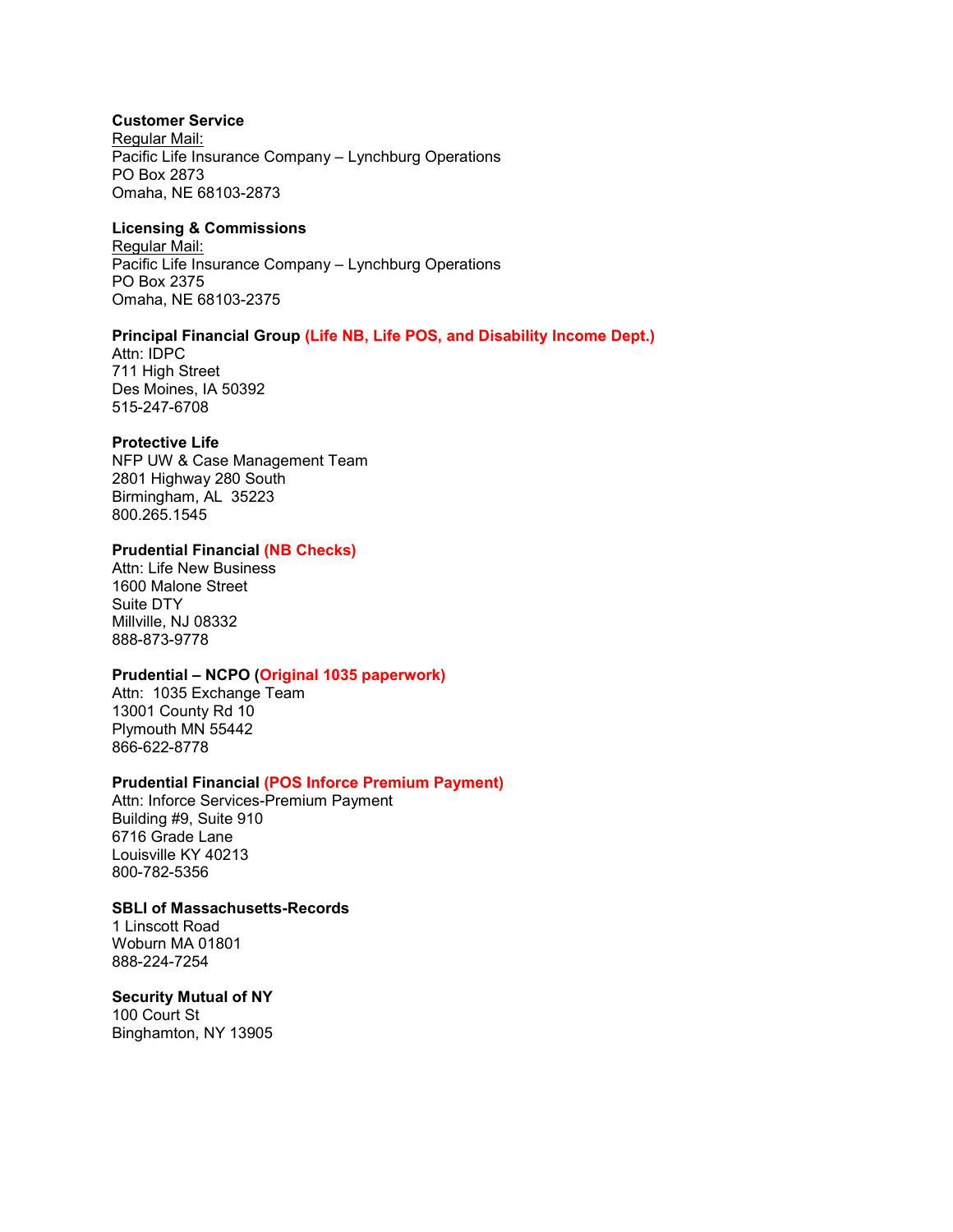**Symetra Individual life Division-New Business Operations** 275 Second Ave #100 Waltham MA 02451 800-392-9920

#### **Transamerica Life Insurance Companies**

4333 Edgewood Rd NE Cedar Rapids, IA 52499 800-852-4678

#### **United of Omaha**

Attn: Individual Life Underwriting 9330 State Hwy 133 Blair NE 68008 866-834-7728

#### **United of Omaha (Premium Payments)**

Attn: Individual Life Underwriting 9330 State Hwy 133 Blair, NE 68008 800-775-7896

# **US Life**

#### **Documents with initial Premium, use this address**

The United States Life Insurance Company Attn: Lockbox # 650857 TX1-0029 14800 Frye Road Fort Worth TX 76155 800-247-8837

# **US Life (Address for Annuities with Premium Checks)**

JP Morgan Chase (TX1-0029) Attn: USL 650545 Dept. (USL)\* 14800 Frye Road, 2<sup>nd</sup> Floor Ft Worth, TX 76155 888-438-6933

#### **US Life (Address for Annuities without Premium Checks)**

The United States Life Insurance Company in the City of New York 1050 North Western Street Amarillo, TX 79106 888-438-6933

#### **Voya**

IGA2, c/o NPF NB UW Dept 2000 21st Ave NW Minot, ND 58703-0890 877.882.5050

## **Voya Financial (Annuity Sales)**

699 Walnut St Ste 1350 Des Moines IA 50309-3942 800-369-3690